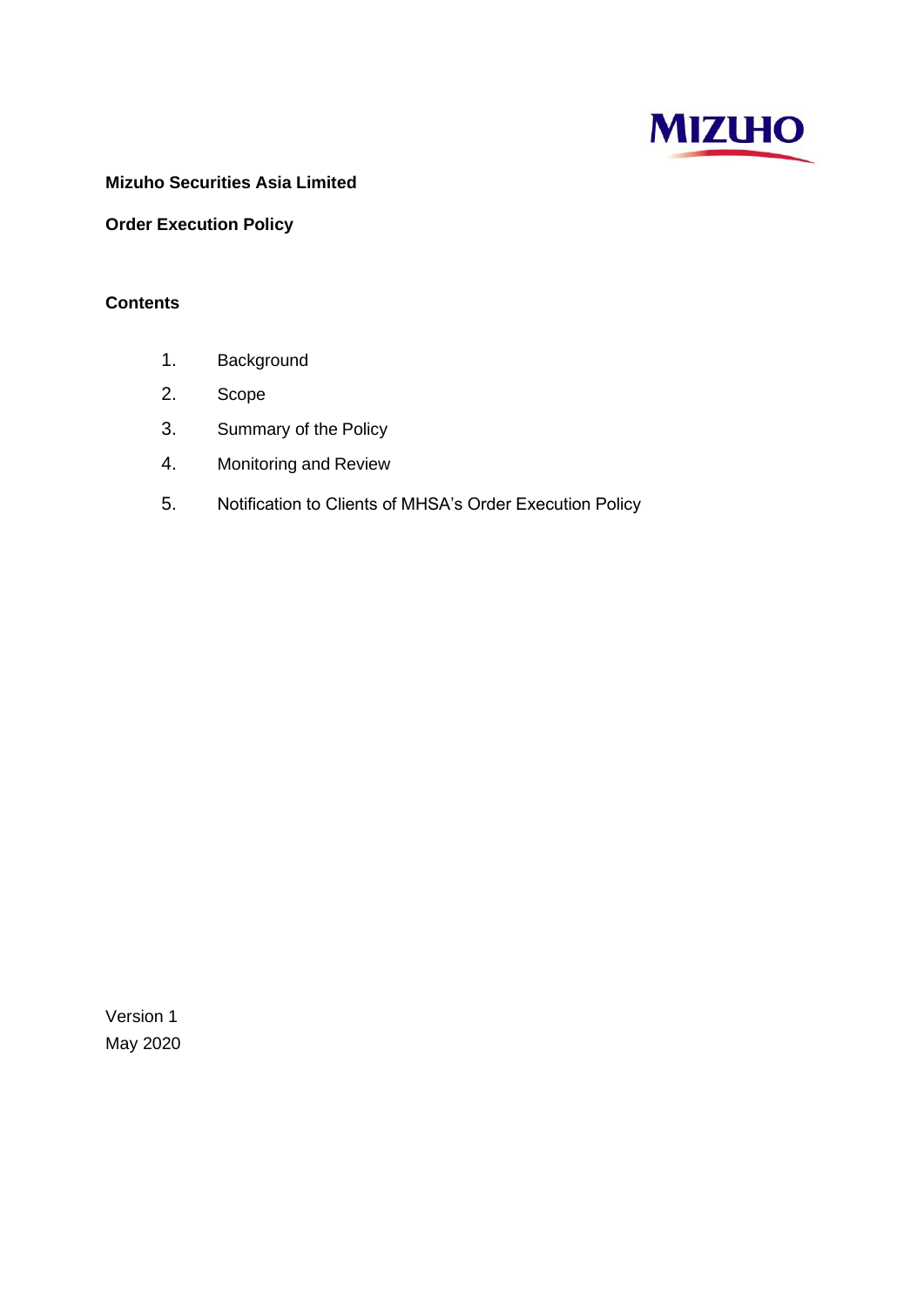#### **1. Background**

This document provides information regarding Mizuho Securities Asia Limited's ("we", "us" or "MHSA") Order Execution Policy ("the Policy"), which sets out the arrangements implemented by MHSA which are designed to provide clients with "best execution".

MHSA is a Licensed Corporation regulated by The Securities and Futures Commission ("SFC") and as such it is required to comply with the circular to licensed corporations on best execution dated 30 Jan 2018. MHSA is required to have in place arrangements to obtain the best available terms in respect of all types of financial instruments when executing client orders unless specifically determined by MHSA to be exempted based on the reasons and factors set out in this document.

As such, this document sets out the processes we have in place that we believe lead to the delivery of best execution of orders.

This Policy has been provided to support our clients in understanding MHSA's approach to order execution.

Where not immediately defined in the text hereof, defined terms have the meanings set out in the Appendix.

#### **2. Scope**

The best execution obligation applies where MHSA executes 'orders' in financial instruments. This includes the following circumstances:

- Where we execute an order on behalf of clients.
- Where we transmit orders to third parties for execution on behalf of clients, including where we are dealing on a back-to-back principal basis.
- Where we agree to 'work' an order on behalf of clients, such that we make decisions as to how the order should be executed.
- Where we otherwise agree to provide best execution.
- In quote driven markets where we determine in accordance with the 'four fold' test that the clients are likely to be relying on MHSA to provide best execution under a principal trade.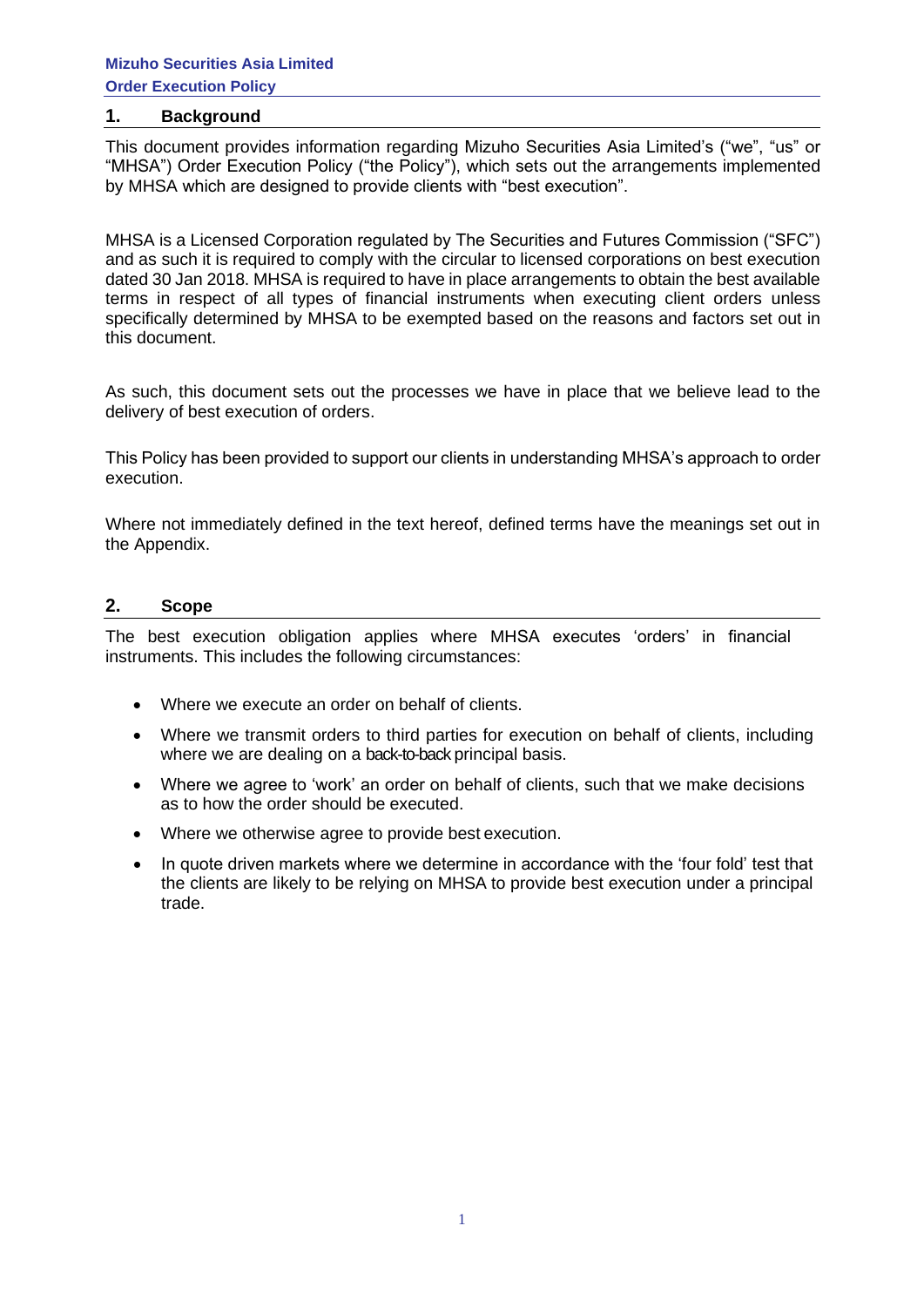#### Applicability of Best Execution

When MHSA is trading on an agency or back-to-back principal basis, MHSA is obliged to provide best execution to clients. When trading with MHSA, clients may trade with MHSA's affiliates through MHSA. For the purpose of this policy, MHSA is an agent in the transaction even if MHSA's affiliate is the counterparty to the client in an order handled by MHSA. MHSA would therefore still be subject to the best execution obligation in the transaction.

In circumstances where MHSA is dealing as principal with its clients (for example in, client facilitation orders, Guaranteed VWAP ("GVWAP") orders, block trades and fixed income trades), MHSA must apply a four-fold cumulative test to determine if best execution applies by considering:

- Does the client initiate the transaction?
- Is it a market convention for clients to "shop around"?
- Is it a relatively transparent market/does the client have access to sufficient market information?
- Is disclosure made to the client that MHSA does not owe an obligation to provide best execution?

If the collective answer is yes to the above, best execution is not applicable. If the information is limited, or any answer is no, then MHSA generally owes the client an obligation to provide best execution.

In general, the following products have been determined to be carved-out of Best Execution obligations:

- Cash equities; and
- Securities-based lending.

For the avoidance of doubt, MHSA has a best execution obligation to clients if MHSA executes a client's "order" in an agency capacity or in a back-to-back principal capacity, and the four-fold test need not be applied. In circumstances where MHSA is a principal to the transaction with the client, notwithstanding how the four-fold test applies to quote-driven wholesale markets, MHSA shall still provide best execution in those markets if specific circumstances require it. For instance, MHSA shall provide best execution where clients are not in a position to shop around for a price due to the size of a transaction or where there is likely to be little or no price transparency available to the clients. Independent of the best execution obligation, MHSA is still required to offer clients a fair price and also manage any conflicts of interest that may arise.

Any other Mizuho Group entity which accepts an order on behalf of an MHSA client is also responsible for ensuring best execution is provided to the client, in accordance with the regulatory requirements to which it is subject. In addition, as described later in this policy, MHSA monitors the quality of execution provided by the brokers and/or affiliates which it uses to ensure that their execution standard is in line with that of MHSA as if the order was handled directly by MHSA.

#### **3. Summary of the Policy**

The order execution arrangements implemented by MHSA in its policy are designed to obtain the best possible execution result and are summarized below.

#### *3.1 Execution Factors*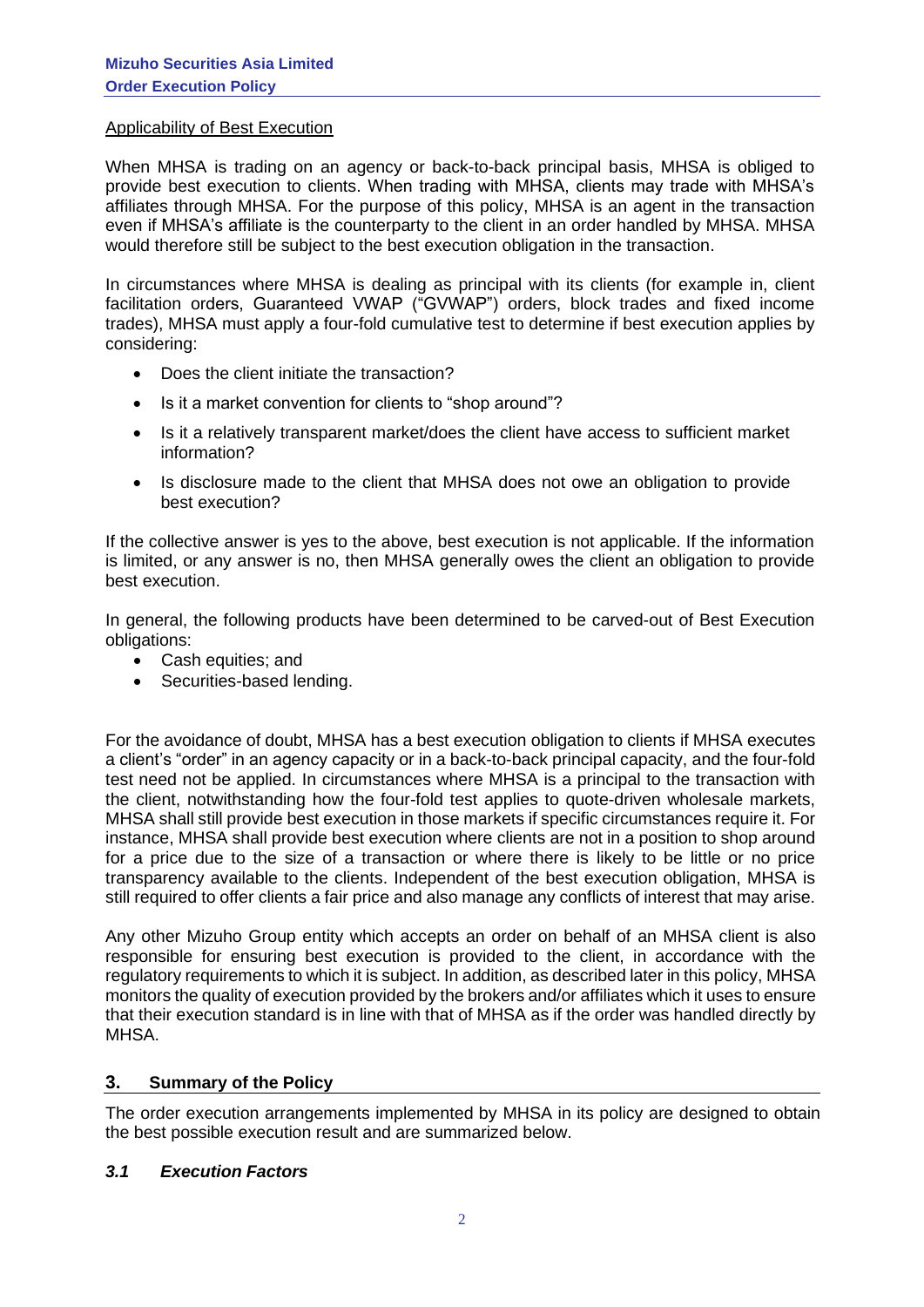When we execute an order for client, we shall consider the factors listed below to be the most important. Notwithstanding this, there are certain situations in which the relative importance of these factors will change in response to the instructions that clients provide.

- a. Price
- b. Speed of execution
- c. Likelihood of execution
- d. Size and nature of the order
- e. Speed of settlement
- f. Likelihood of settlement
- g. Costs
- h. Other aspects of the order

## *3.2 Relative Importance of Execution Factors*

We take into account the following criteria for determining the relative importance of the factors described above:

- (a) The characteristics of the client including factors such as the nature and complexity of the clients business and the sophistication of the client;
- (b) The characteristics of the client order, including where the order involves a securities financing transaction;
- (c) The characteristics of financial instruments that are the subject of that order;
- (d) The characteristics of the execution venues to which that order can be directed.

Whenever there is a specific instruction from clients, we will execute the order following the specific instruction – see section 3.4 impact of a Specific Instruction below.

## *3.3 Execution Venues*

#### Types of Execution Venues

In meeting the obligation to take sufficient steps to obtain the best possible result when executing orders on behalf of clients, we may use one or more of the following venues (either we are a direct member/ participant or we have access through affiliates or third party brokers):

- Trading venues which include Exchanges and third party trading platforms;
- Mizuho and its affiliates where we internalize the orders (either on a risk pricing basis or as back-to-back principal); and
- Market makers and other liquidity providers.

From time to time, we will review the performance of the execution venues and third party brokers to ensure that they are able to continue satisfying the best execution obligation. If their performance is not up to our standard, we may consider using alternative execution venues and third party brokers.

#### Single Execution Venue

For some financial instruments, there may only be one possible execution venue. In executing an order on behalf of client in such circumstances, we will be deemed to have provided best execution by executing the order on that execution venue.

#### *3.4 Specific Instructions*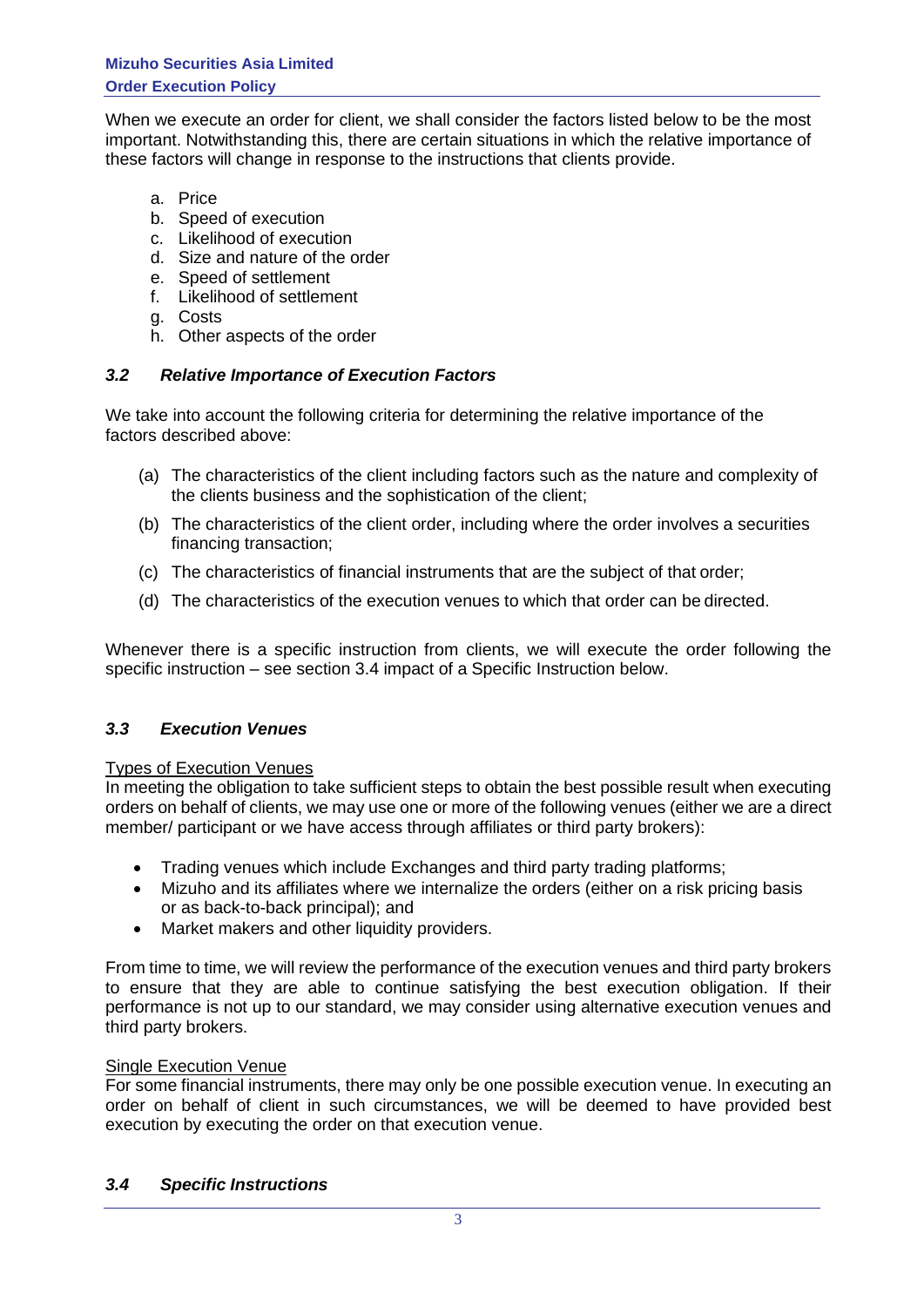Where a specific instruction as to the execution of an order is received from a client, subject to our legal and regulatory obligations, we shall take all sufficient steps to execute that order in accordance with that instruction. A specific instruction may include the venue on which the client wants an order executed, the price at which an order should be executed, or the time or period of time over which the client wants the order executed irrespective of the price. If we are not able to follow client instructions, we will not accept that order.

It should be noted that any specific instructions provided by clients may therefore prevent us from taking steps that we have designed and implemented in our execution policy to obtain the best possible result for the execution of those orders in respect of the elements covered by those instructions.

Where the specific instructions relate to only part of the order, MHSA shall apply its policy to those aspects of the order not covered by the specific instructions.

## *3.5 Third Party Brokers and Affiliates*

MHSA may transmit or pass an order received from a client to a Mizuho affiliate or a third party broker in order to execute orders on execution venues to which MHSA does not have access.

When we do this, we will be under an obligation to take sufficient steps to obtain the best possible result for clients by ensuring that the Mizuho affiliate or the third party broker has arrangements in place to provide best execution. On an ongoing basis, MHSA monitors the quality of execution received from the Mizuho affiliates and third party brokers/dealers it uses.

## *3.6 Order priority*

MHSA shall handle and execute orders of clients fairly and in the order in which they are received according to time and price priority. Any specific client instruction and market condition may however influence the time at which MHSA handles and executes a client order. Orders of clients or transactions to be undertaken on behalf of clients must have priority over orders for the account of MHSA itself, its affiliates or any MHSA staff.